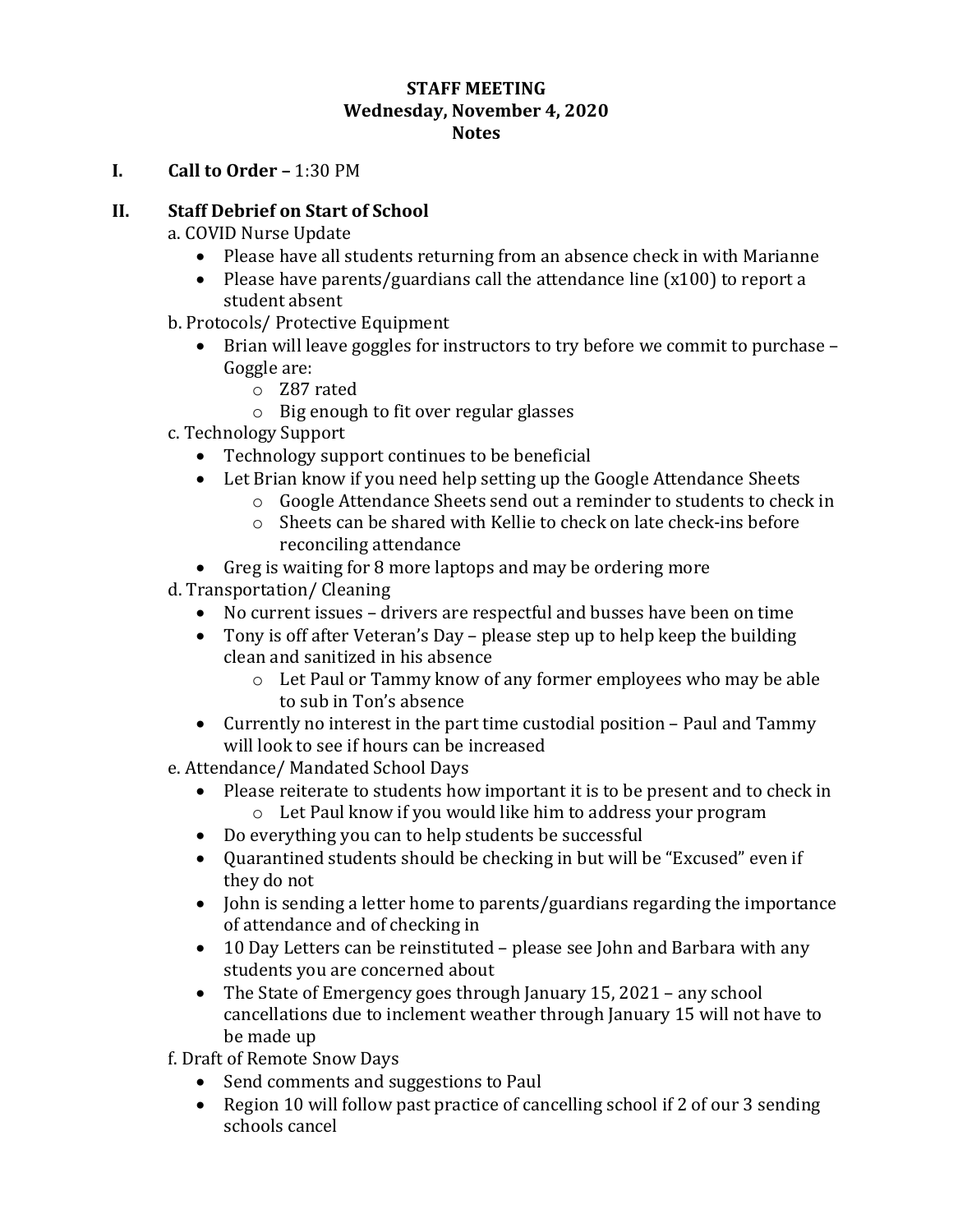Draft of Remote Snow Days will be reviewed by the Superintendent's Advisory Council prior to presentation to the Cooperative Board

### **III. Special Services**

a. Infinite Campus

- Almost all IEPs have been uploaded to IC
- All students with an IEP or 504 have been flagged
- b. Individual Remote Learning Plans
	- All IRLPs have been handed out to teachers
- c. Case Managers/ IEP Meetings
	- Barbara has been attending all IEP meetings
	- It is appropriate for instructors to reach out to case managers Barbara will help you facilitate if needed
	- Freeport High School has requested all students with IEP's attend all four days
		- o Administration has said no to the request
		- o Administration will review on an individual basis if requested
- d. Sending District Ed Techs
	- Garry is currently the only sending district Ed Tech accompanying a student
	- If a student is sent to your program with an Ed Tech from the sending school, please let Barbara know
- e. Attendance of Students with IEPs
	- Barbara is contacting parents/guardians and talking with sending schools
	- A quarterly report will be prepared

# **IV. Student/ Administrative Services**

a. Fire Drills/ ALICE

- Last fire drill for the season is Friday November 6
- Fewer fire drills will be needed in the spring because we did so many this fall
- b. Enrollment/ Attendance Letter & Phone Call Feedback
	- Enrollment stands around 260 on par with previous years
	- John and Barbara are making phone calls home daily
	- Blanket letter on the importance of attendance to go out this week
- c. Planning for Orientation
	- John has received little communication from sending schools
	- Possibility of Region 10 going to sending schools on Wednesdays
	- Orientation/Visitation/Exploratory will need to use some remote process
- d. MELMAC Gant
	- A Google Form has been emailed to all seniors requesting information on post-secondary plans and if they need assistance with the FAFSA
	- Seniors who complete the Google Form are entered into a gas card drawing
	- Seniors who complete the Google Form and submit proof of completing the FAFSA get a sweatshirt and are entered into larger drawings
	- John and Jason are working with Jean on a graphic representation of pathways related to Region 10 programs for distribution to current and prospective students as well as part of our Four-Year High School information packet
- e. Financial Aid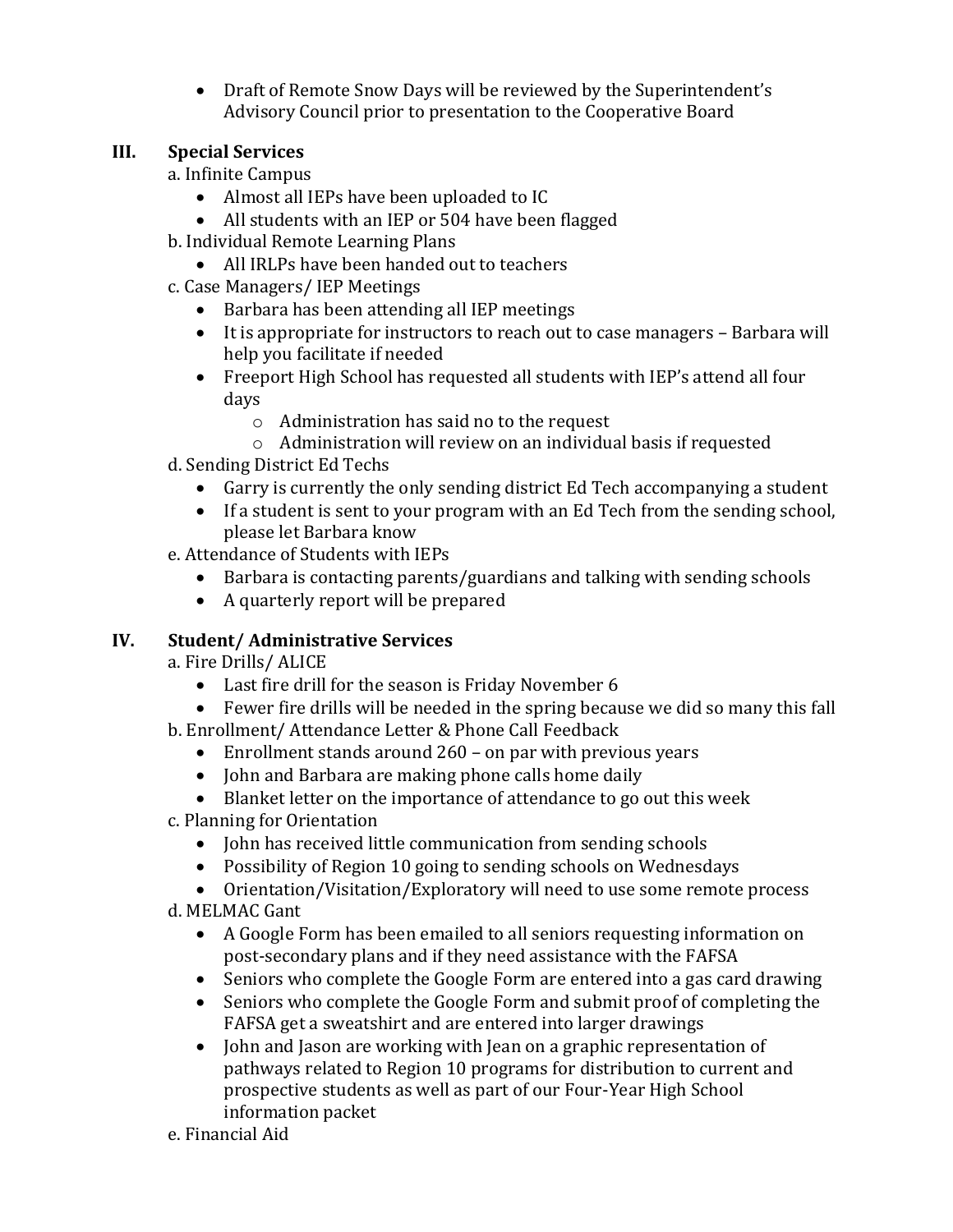- A letter was sent home to parents/guardians regarding the Google Form and completing the FAFSA
- Send any senior who has expressed interest in college to John or Jason we do not want them to fall through the cracks

f. Other Business – Scholarship Program

 Region 10 will nominate both Liam Love and Elizabeth Lamoreau for the 2021 US Presidential Scholars Program

## **V. Business/ Human Resources**

a. Budget Preparation

- Tammy is working on putting the FY22 budget together
- November 18 Tammy will meet with instructors to work on budget spreadsheets
- b. New Schedule/Procedures
	- Please read the email Tammy sent on October 23 outlining the change in procedures when she goes remote
		- o Please turn in POs to Kellie who will ask Paul to sign them and scan them to Tammy – please give a 24 hour turn around and call if you need something quickly
		- o Invoices and packing slips will go in a bin on the grey counter for Tammy
		- o Live Work forms (white sheets) go to Kellie invoices will continue to go to Tammy (put in the box on the grey counter)
		- o Time Sheets
			- Submit to Kellie before you leave on Thursday or Friday
			- Absolute deadline for submitting is 9:00 AM Monday morning
			- Please make sure your name is on your time sheet
			- Ed Techs please remember to put down what instructor you sub for
				- $\bullet$  Half Day is 1.5 hours/ Full Day is 3 hours
	- Tammy will be in the building the week of Thanksgiving, Monday, November 30 and a half day on Tuesday December 1

## **VI. District/ School Information**

a. Teacher/ Administrator Evaluation

- Committee is working to revise the current Teacher Evaluation Plan and is bringing forward choices for an Administrator Evaluation Plan
- b. Festival of Trees/ Strategic Plan
	- Jean has completed the website for the Festival of Trees
	- Region 10 has been asked to build a ticket booth and outside area to make the event hybrid – people who want to participate but not enter the building will be able to view trees via pictures and participate outside
		- o Building Trades is donating a shed for the ticket booth that will be raffled, Welding is making a fire pit, General Trades is making boxes for raffle tickets and Auto Collision is painting them, Joanne is making an afghan, Helen is putting together themed baskets
		- o Let Jean know if you have additional ideas or if you would like to participate
	- Nancy will present to the Board at the November meeting on her discussions, findings and communications with State Legislatures and local Chambers of Commerce
	- The Board will revisit the Strategic Plan in January